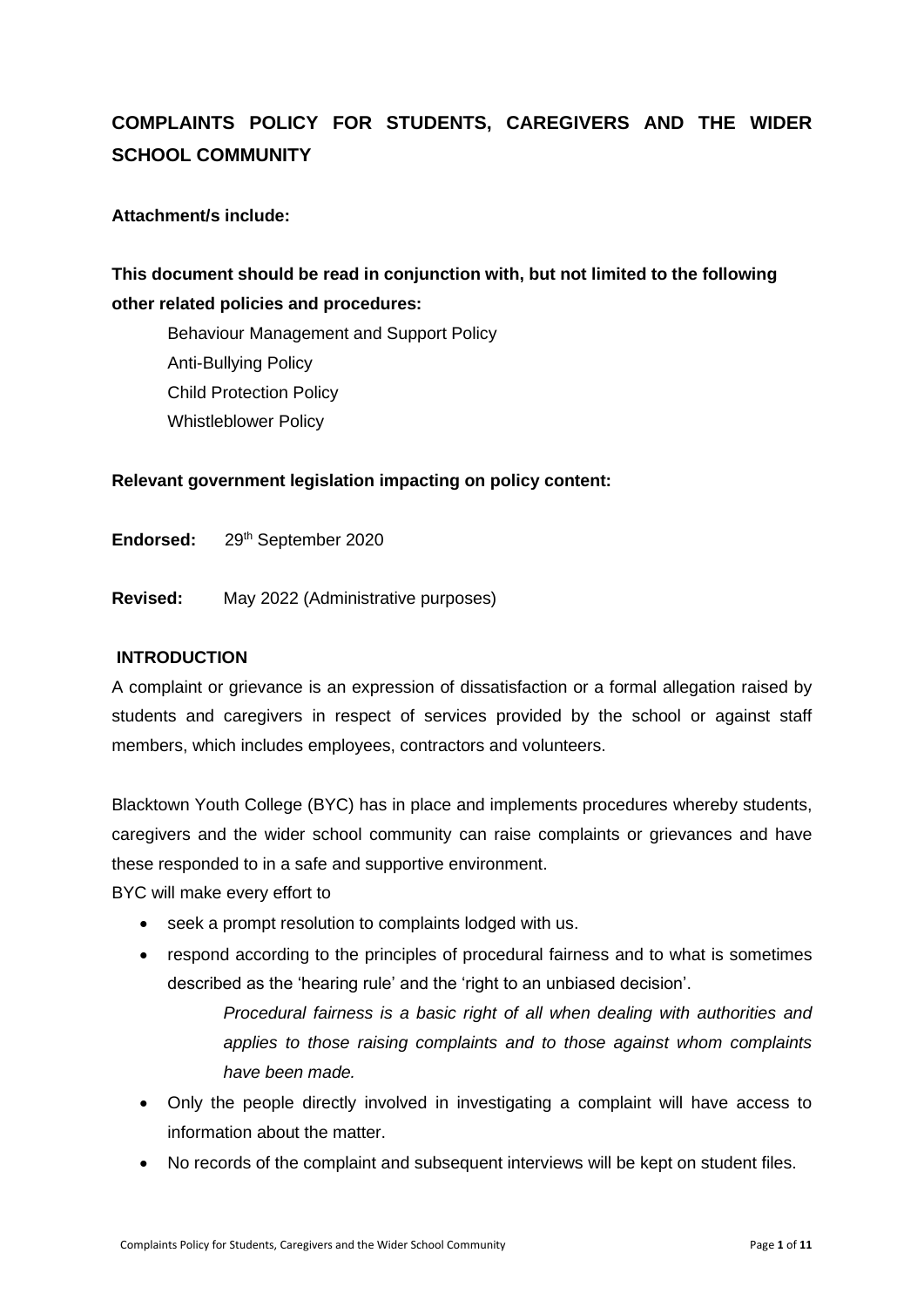There are circumstances, however, when the information may not be able to be kept confidential, such as when threats are involved, or when BYC has a duty to report behaviour which may relate to child protection and/or be criminal in nature, to the appropriate authorities.

### **OBJECTIVES**

• To ensure that complaints lodged at BYC are resolved in a prompt, fair and efficient manner.

• To promote the highest standard of professionalism in dealing with our community. BYC believes that any person against whom an allegation has been made has the right to:

- know the allegation related to the specific matter and any other facts which could be taken into account in the consideration of the matter. Depending on the type or seriousness of the matter, this may not occur in the early stages of the investigation;
- be aware of the range of possible consequences resulting from the decisions made;
- know the process by which the matter will be considered;
- have an opportunity to respond to the allegation;
- know how to seek a review of the decisions made in response to an allegation.

The following forms the basis for students/caregivers and community to raise concerns and how the school will respond to complaints:

- Students and caregivers are entitled to raise concerns and complaints.
- BYC has a transparent and clear process which provides the framework and structure within which complaints can be raised and BYC will respond.
- All complaints are taken seriously.
- All complaints will be dealt with in a timely manner.
- BYC seeks to resolve complaints informally where possible but acknowledges that in some cases a person may wish to make a formal written complaint.
- The Head of School (HOS) will determine the most appropriate person for initial contact .
- All efforts are made to resolve the complaint at the most appropriate level.
- BYC will extend the same principles of procedural fairness to all students and caregivers which requires that all parties have the opportunity to have their case heard and the right to an unbiased decision.
- All complaints will be handled on a case by case basis within the context of the pressures and demands on families and BYC.
- BYC will handle all complaints with: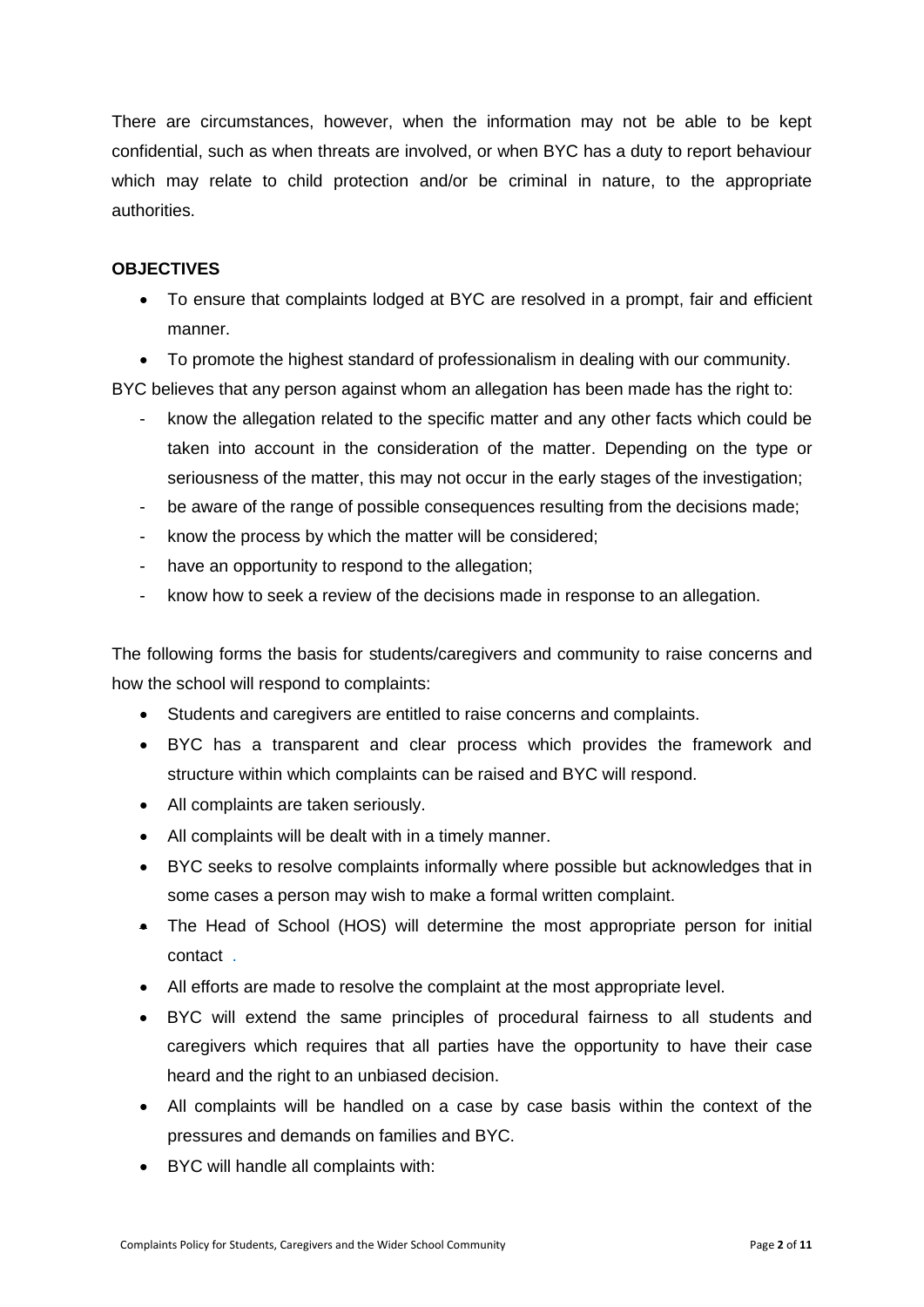- confidentiality and the same will be requested of all parties involved
- impartiality no assumptions will be made and no action will be taken until all relevant information has been collected and considered
- freedom from repercussions:
- no action will be taken against anyone for making or helping someone to make a genuine and not a malicious or vexatious complaint
- BYC will take all reasonable steps to ensure that anyone making a complaint is not victimised.

### **PROCEDURES**

Any allegation of reportable conduct against a school employee or volunteer will be dealt with in accordance with the BYC *Child Protection Policy*. The procedures for raising an allegation of staff misconduct or reportable conduct are described further on in this policy.

The procedures in this policy do not extend to complaints which are whistleblowing disclosures. The procedure for processing whistleblowing complaints are dealt with in the BYC *Whistleblowing Policy.*

The role of the School Board and its President is one of governance and not day-to-day school management. Complaints should not start at the BYC Board level unless the subject of the dispute is the HOS. Only in such a situation should the matter be referred to the President of the Board who will raise the issue with the HOS directly. This must be put in writing in a sealed envelope addressed as shown below. The letter may be posted or delivered in person to the school Administration Office at either campus.

Private and Confidential Attention: President Blacktown Youth College PO Box 93, Plumpton NSW 2761

Anonymous complaints will not be responded to, therefore students and caregivers with concerns must identify themselves and use the processes described so the matters they raise can be dealt with appropriately and confidentiality.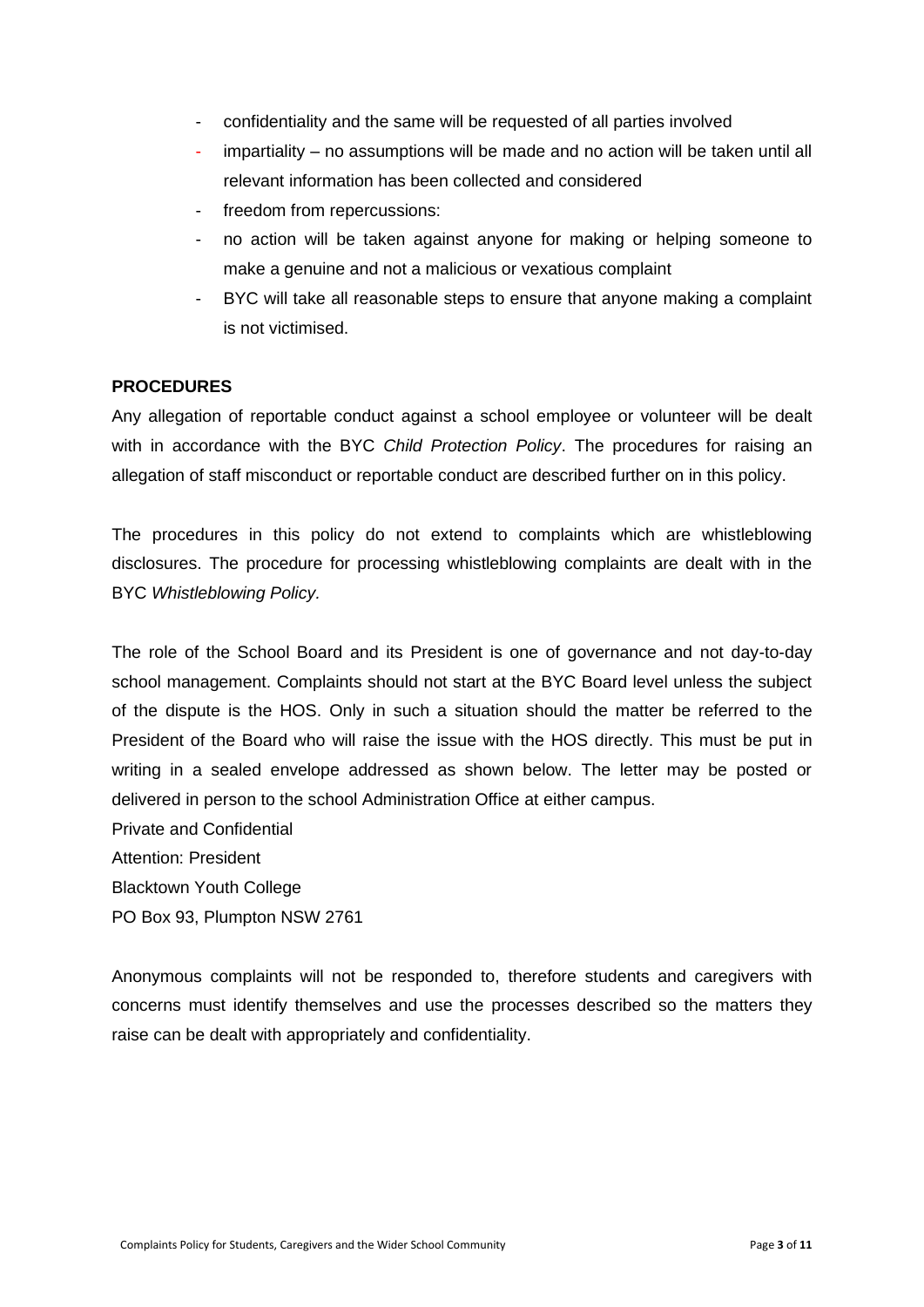### **PROCEDURE FOR RAISING GENERAL COMPLAINTS**

#### **Procedures for Students**

- 1) The student/s should discuss concerns with the staff member/s concerned. There should be a concerted attempt to understand each party's point of view and to mutually resolve the dispute.
- 2) If this is unsuccessful, the parties should refer the matter to the relevant member of the school leadership team as indicated:

Curriculum Matters – Campus Coordinator or Stage 6 Coordinator at the Hebersham campus and the Campus Coordinator at the Lawson campus

Pastoral Matters – Campus Coordinator or Wellbeing Coordinator at the Hebersham campus and the Campus Coordinator at the Lawson campus.

3) In the case of the matter not being resolved at this level, or if there are concerns about the process itself, approaches may be made to the HOS. This may be done by requesting an appointment with the HOS via the administration office, either by phone on 02 90115335 or by email at [info@blacktownyouthcollege.nsw.edu.au](mailto:info@blacktownyouthcollege.nsw.edu.au), and the HOS will arrange a meeting with the student at their given campus.

### **Procedures for Caregivers and Community**

- 1) Caregivers should, through the Administration Office, arrange an appointment to discuss their complaint with the staff member/s concerned.
- 2) There should be a concerted attempt to understand each other's point of view and to mutually seek to resolve the complaint.
- 3) If this is unsuccessful, the staff member and/or caregiver should refer the matter to the relevant member of the school leadership team as indicated:

Curriculum Matters – Campus Coordinator or Stage 6 Coordinator at the Hebersham campus and the Campus Coordinator at the Lawson campus

Pastoral Matters – Campus Coordinator or Wellbeing Coordinator at the Hebersham campus and the Campus Coordinator at the Lawson campus.

4) In the case of the matter not being resolved at this level, or if there are concerns about the process itself, approaches may be made to the HOS. This must be put in writing in a sealed envelope addressed as shown below. The letter may be posted or delivered in person to the school Administration Office at either campus.

Private and Confidential Head of School Blacktown Youth College PO Box 93, Plumpton NSW 2761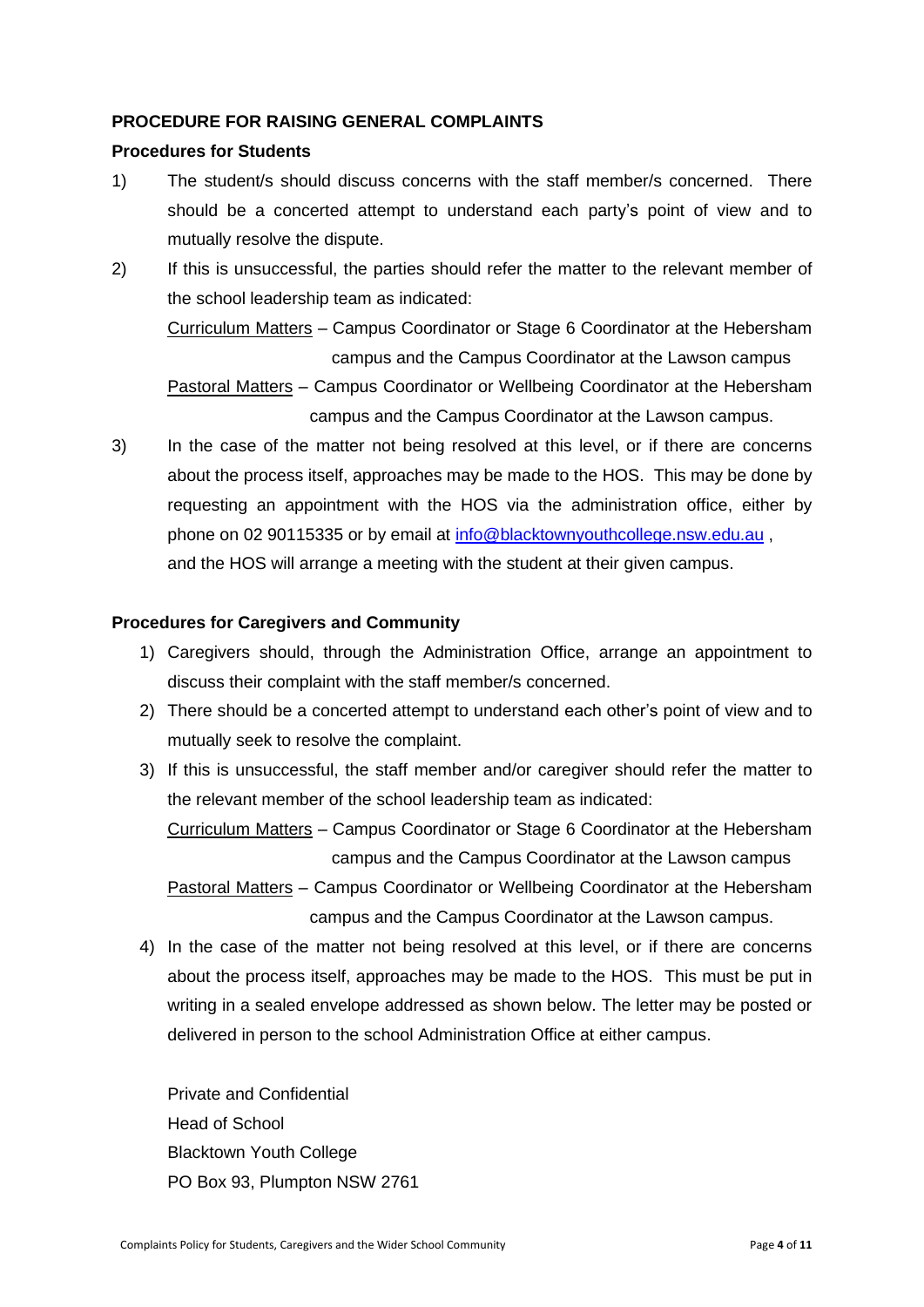The HOS will arrange a meeting with the concerned parties at their given campus.

### **PROCEDURES FOR RESPONDING TO COMPLAINTS:**

### **Staff Role**

Upon receipt of verbal complaint the staff member will:

- listen.
- make notes
- reply that you have heard and understand the complaint and that you will "come back to" (whomever) after you have had an opportunity to fully consider the matter. This gives staff time to reflect or refer the matter to the appropriate person [ i.e. HOS, Wellbeing Coordinator or Campus Coordinator (Lawson)].

Upon receipt of any referred or written complaints, the staff member will acknowledge receipt of such immediately either via SMS, phone call, email or letter and advise that BYC will be in touch with the complainant after the matter has been considered.

Staff should not feel pressured into responding to complaints immediately and without careful consideration by the person at the most appropriate level to handle the matter.

When a complaint, made verbally or in writing, is referred to the relevant member of the school leadership team, they will determine the most appropriate person to investigate the complaint and provide them with all relevant notes/information.

### **Involvement of School Leadership Team in Handling a Complaint**

The senior staff member will:

- talk to all parties involved in a confidential and sensitive manner.
- inform the complainant/s and the relevant parties directly involved of their right to be accompanied and assisted by a nominated support person at any relevant meetings with representatives of the school.

**NOTE:** BYC maintains the right to determine whether the person's preferred support person is appropriate and may not approve the attendance of a support person where they are determined by the school to be inappropriate.

- In the case of a complainant or respondent who is not an adult, (i.e. who is not over the age of 16), the school will request that the student's caregivers are present for any interview/meeting.
- arrange for an interpreter to be present at any meetings, if required
- contact the person/s, against whom the complaint has been made (the respondent/s) and advise them of the nature of the concern, provide them with the opportunity to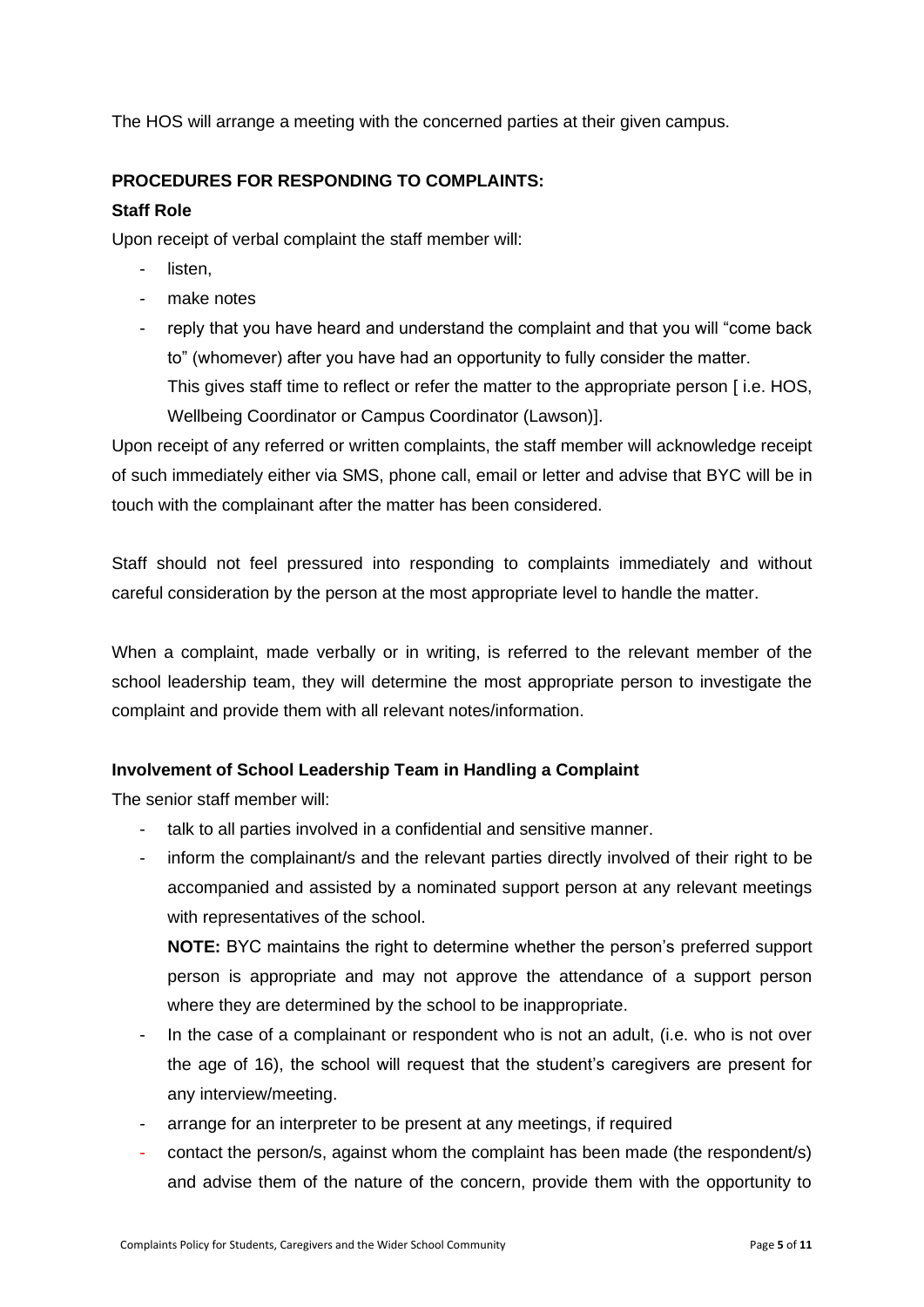respond and inform them that they have the right to have a support person present at any meetings

- conduct and document all aspects of the investigation in the Sentral database
- advise the HOS of their recommendations based on the investigation findings.

Both the complainant and the respondent may be accompanied by their support person to any meeting with school staff. At the start of any interview the support person will be advised of their role; i.e. the support person at any interviews will attend only as observers and must not contribute to discussions.

The school acknowledges the stresses faced by parties to a complaint and, if circumstances warrant, will offer access to counselling while the matter is under investigation.

If either party to a complaint is concerned that the staff member involved is incapable of handling the matter impartially, then either party, acting reasonably, can request that the HOS arrange for an alternative investigator.

### **Interviewing the Complainant**

The investigator will:

- Contact and if required arrange a meeting with the complainant/s to obtain all details of the complaint including: who is involved, how it happened, where it happened, other contextual information and the resolution that is sought.
- At the beginning of any meeting inform the support person of their:
	- responsibilities including that they comply with BYC's confidentiality **requirements**
	- role as a nonverbal one except if speaking to their party.
- Explain the school's strict security arrangements for all complaint records prior to asking for a step by step account of the concerns and taking the required detailed notes.
- If the complainant/s decides to proceed, they will be advised that:
	- a full investigation will be made promptly and impartially;
	- they will not suffer any victimisation for a complaint based on genuine belief;
	- the other party or parties (the respondent/s) will be given full right of reply and will be required to not treat the complainant unfairly, or with detriment, as a result of the complaint;
	- false or malicious complaints could be subject to disciplinary action.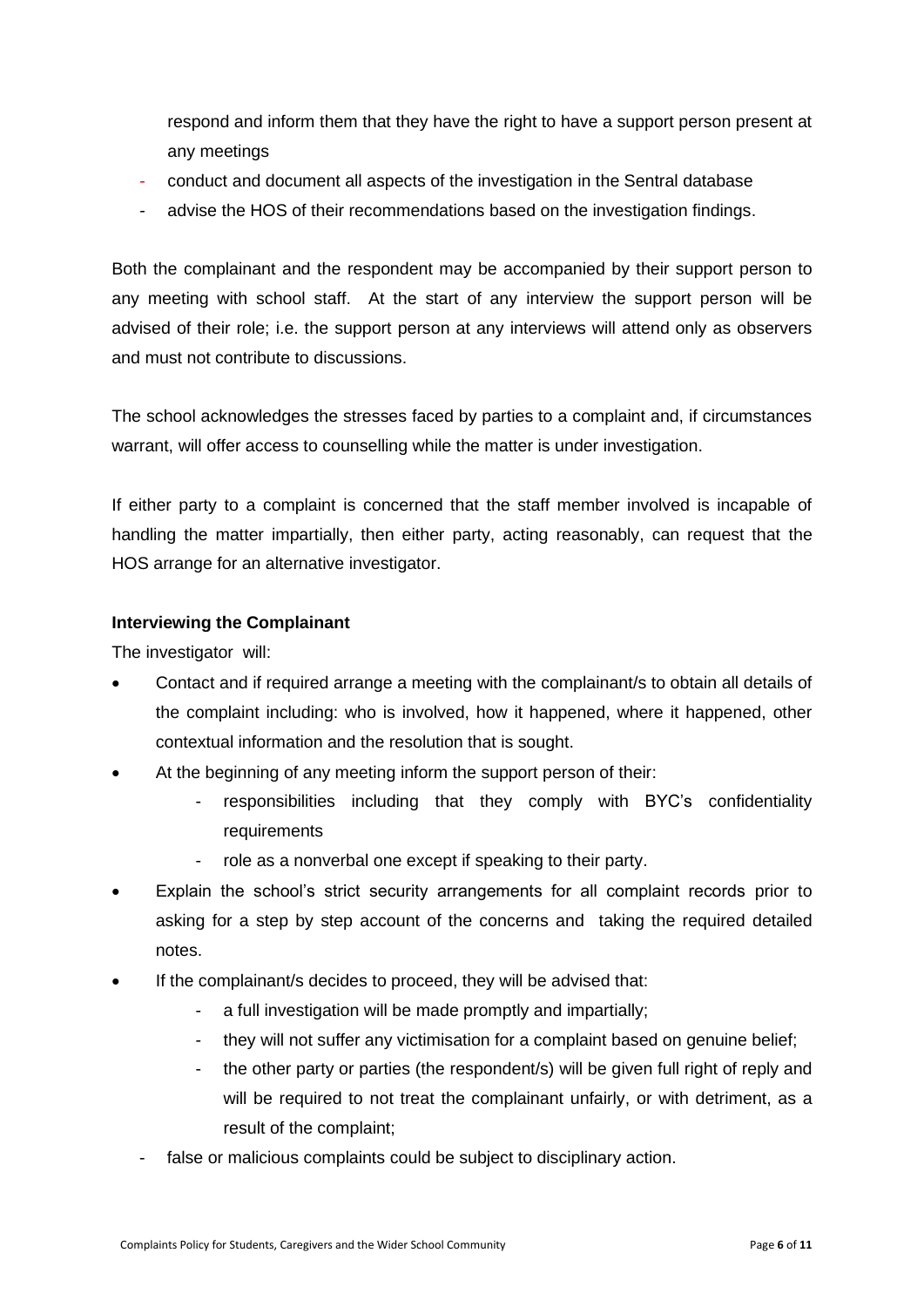The investigator will keep the complainant/s informed of the progress of the process for seeking a resolution to the concern/s.

### **Interviewing the Respondent**

The investigator will:

- Contact and if required arrange a meeting with the respondent/s. At BYC the respondent/s is required to attend an interview as a condition of enrolment or if a staff member as a condition of employment. If there is more than one respondent, the investigator will interview each respondent separately and impartially.
- At the beginning of any meeting inform the support person of their:
	- responsibilities including the requirement to comply with BYC's confidentiality requirements
	- role as a nonverbal one except if speaking to their party.
- The respondent/s will be informed of each concern and given the opportunity to respond fully.
- The investigator will keep the respondent/s informed of the progress of the process for seeking a resolution to the concern/s.

### **Further Action**

Following the interview/meeting with each party, the investigator will:

- interview any witnesses nominated by either party;
- interview any other persons with information believed relevant to the matter;
- present their finding to the HOS to confirm any disciplinary outcomes (conciliation may be deemed an appropriate outcome);
- advise the HOS of any issues of policy, practice or training highlighted during the investigation;
- inform the parties of the findings of the investigation and any outcomes;
- invite all parties to approach with any ongoing/new concerns;
- confirm that no unnecessary matters relating to the grievance/ complaint will be retained on the BYC secure files;
- confirm that all records have been passed in confidence to the HOS or authorised delegate for secure confidential storage; and
- in consultation with the HOS put in place a process for monitoring the investigation outcomes on a regular basis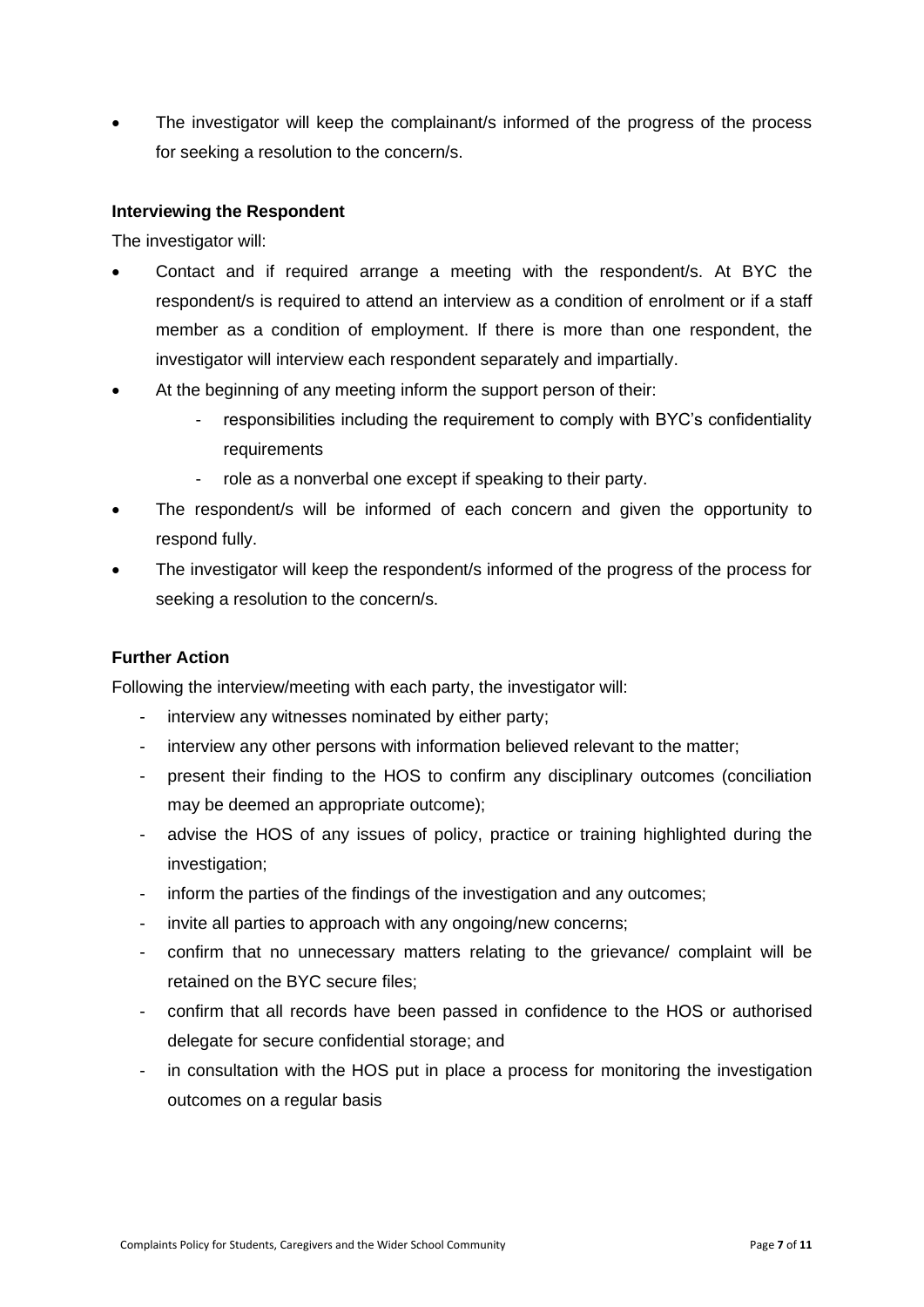Where the complaint cannot be substantiated (i.e. it cannot be confirmed that it did happen), possible outcomes may include, but are not limited to:

- informing both parties of this and the reasons why:
- confirming that the complainant/s have the right to seek separate action;
- offering opportunities for counselling;
- giving careful consideration to establishing procedures to deal with the parties' ongoing concerns.

Where the complaint is substantiated possible outcomes may include, but are not limited to:

- asking the respondent to make either a public or private written apology;
- offering counselling to the respondent;
- payment of the complainant/s medical or counselling fees by the school may be offered;
- where the respondent is a student, they are notified verbally and/or in writing that any repetition of their behaviour may:
	- constitute grounds for disciplinary action as described in the BYC *Behaviour Management and Support Policy*;
	- result in suspension and/or expulsion where the behaviour is of a serious nature as described in the BYC *Behaviour Management and Support Policy*;
- parties will be spoken to separately and have explained to them the reasons for the decision. The parties may be asked to sign a document detailing the outcome;
- a briefing may be held on anti-discrimination laws and harassment;
- the complainant/'s are advised of their right to seek separate action.
- where the respondent is an employee, they may be subject to disciplinary action.

### **APPEALS**

Where a complaint cannot be resolved the HOS will forward the written complaint to the President of the Board.

Complainant/s or respondent/s may seek review or appeal to the School Board if the complaints handling procedure is not followed or the complainant or respondent thinks something was done improperly. This must be put in writing in a sealed envelope addressed as shown below. The letter may be posted or delivered in person to the school Administration Office at either campus.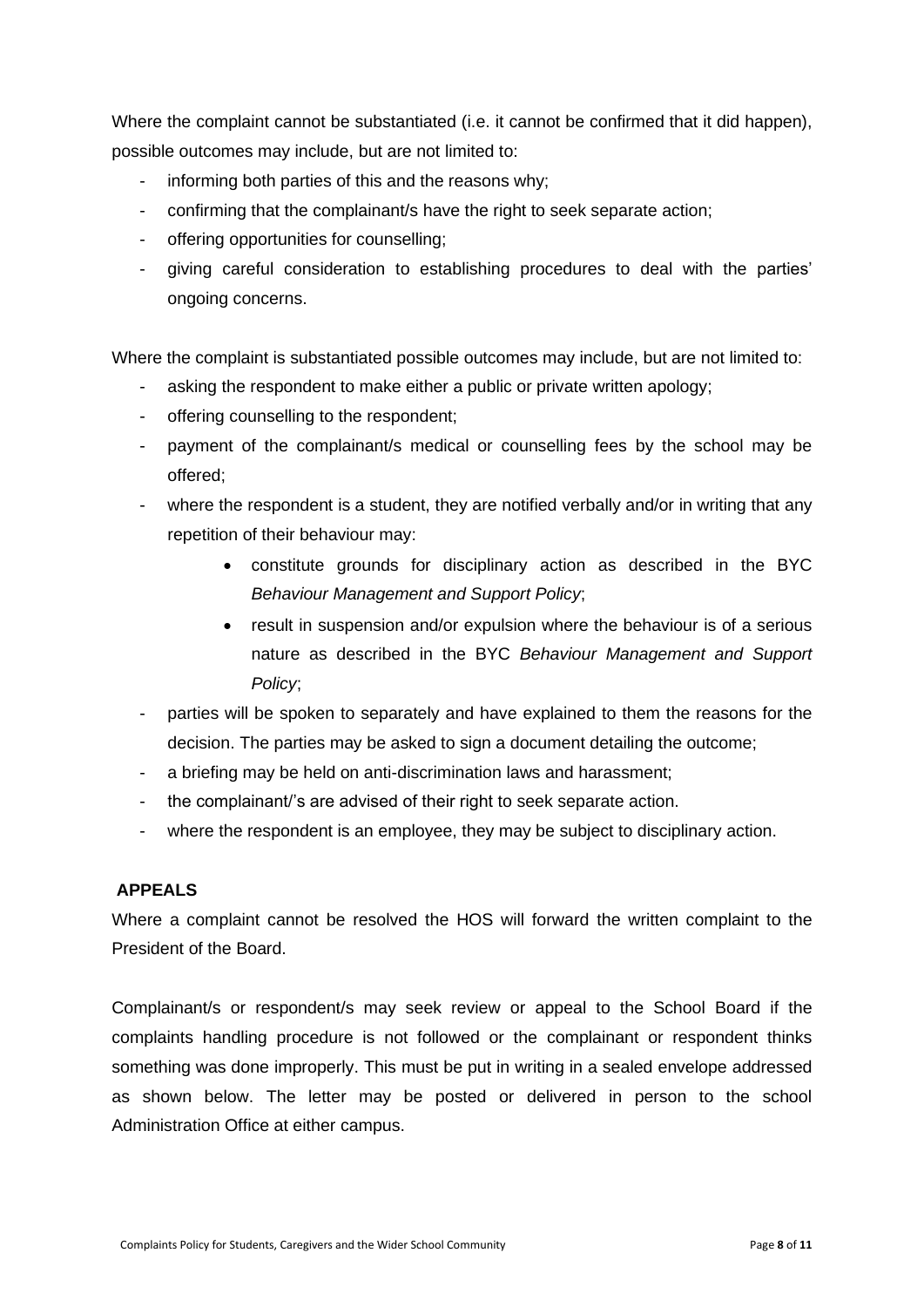Private and Confidential Attention: President Blacktown Youth College PO Box 93, Plumpton NSW 2761

#### **RECORD KEEPING**

No record will be retained on the student files of any party to a complaint. Notes taken during the process to seek a resolution to the complaint will be stored under careful protocols. All confidential files relating to complaints are filed securely as a hard copy by the HOS and/or their authorised delegate. Only the HOS and/or their authorised delegate can access these secure files if necessary to address this or later concerns. As required by law and destroyed in accordance with standard BYC procedure, confidential files will be destroyed, after seven years.

## **PROCEDURES FOR HANDLING COMPLAINTS OF STAFF MISCONDUCT OR REPORTABLE CONDUCT**

These procedures are for stakeholders including parents/caregivers to raise a complaint about staff misconduct or reportable conduct. For all other complaints the processes should be followed as described in this document at *Procedures for Raising General Complaints.*

Misconduct and/or Reportable Conduct are clearly defined in BYC *Child Protection Policy* and stakeholders are encouraged to refer to the policy to clarify these terms. This policy is available on request from the HOS or President of the Board.

### **Notification of a Staff Misconduct or Reportable Conduct Complaint**

All staff misconduct or reportable conduct complaints must be formally reported to the HOS as soon as possible. This must be put in writing in a sealed envelope addressed as shown below. The letter may be posted or delivered in person to the school Administration Office at either campus.

Private and Confidential Head of School Blacktown Youth College PO Box 93, Plumpton NSW 2761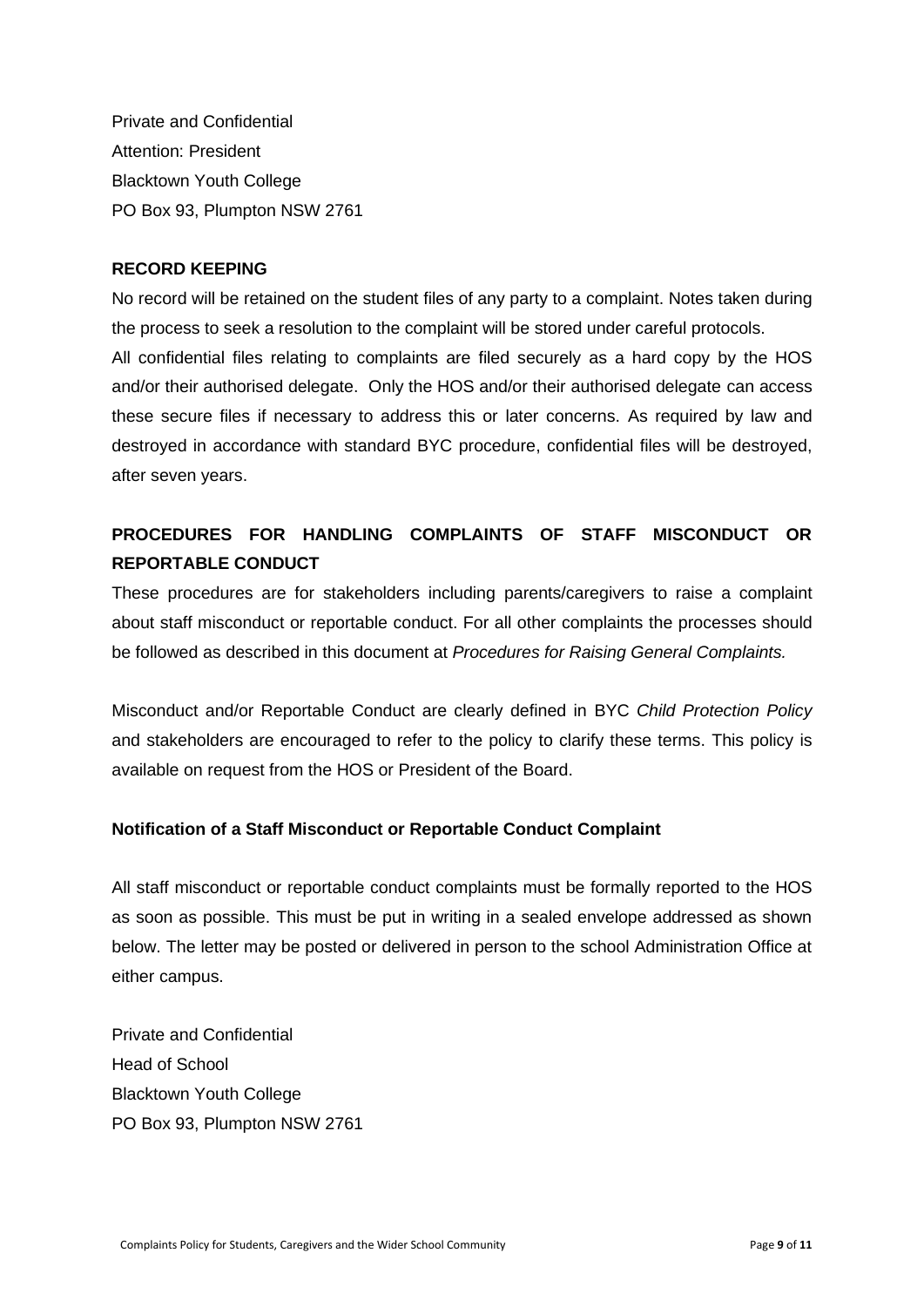If the complaint is about the HOS, or there is an obvious conflict of interest, the complaint must be put in writing to the President of the Board and enclosed in a sealed envelope addressed as below. The letter may be posted or delivered in person to the school Administration Office.

Private and Confidential President of the Board Blacktown Youth College PO Box 93, Plumpton NSW 2761.

All misconduct and reportable conduct complaints will be handled with confidentiality by the school and the same will be requested of all parties involved.

### **Handling of a Staff Misconduct or Reportable Conduct Complaint**

The HOS or President of the Board will as soon as possible after the information has been disclosed:

- consider the complaint to determine how the complaint will be responded to
- contact AISNSW for advice,
- make an initial assessment of situation that may necessitate a suspension pending further investigation,
- engage a trained Child Protection Investigator, or
- report to NSW Police Force, as appropriate

The HOS or President of the Board will provide the complainant with an acknowledgment in writing, either by letter or email, of receipt of the Staff Misconduct or Reportable Conduct complaint and that the BYC *Child Protection Policy* will be followed in relation to this matter. No time frame can be given as all cases are treated individually.

Complaints of serious sexual or physical assault will immediately be referred to the Police and NSW Department of Family and Community Services (FACS) (or equivalent). Further investigations by the school will not occur until the Police and/or FACS advise the school it is safe to continue investigations.

If the complaint is investigated, the school will periodically update the complainant of the school's progress only if the HOS or President of the Board deem it as appropriate to do so.

A Child Protection Investigator will compile evidence and provide a report to the HOS.